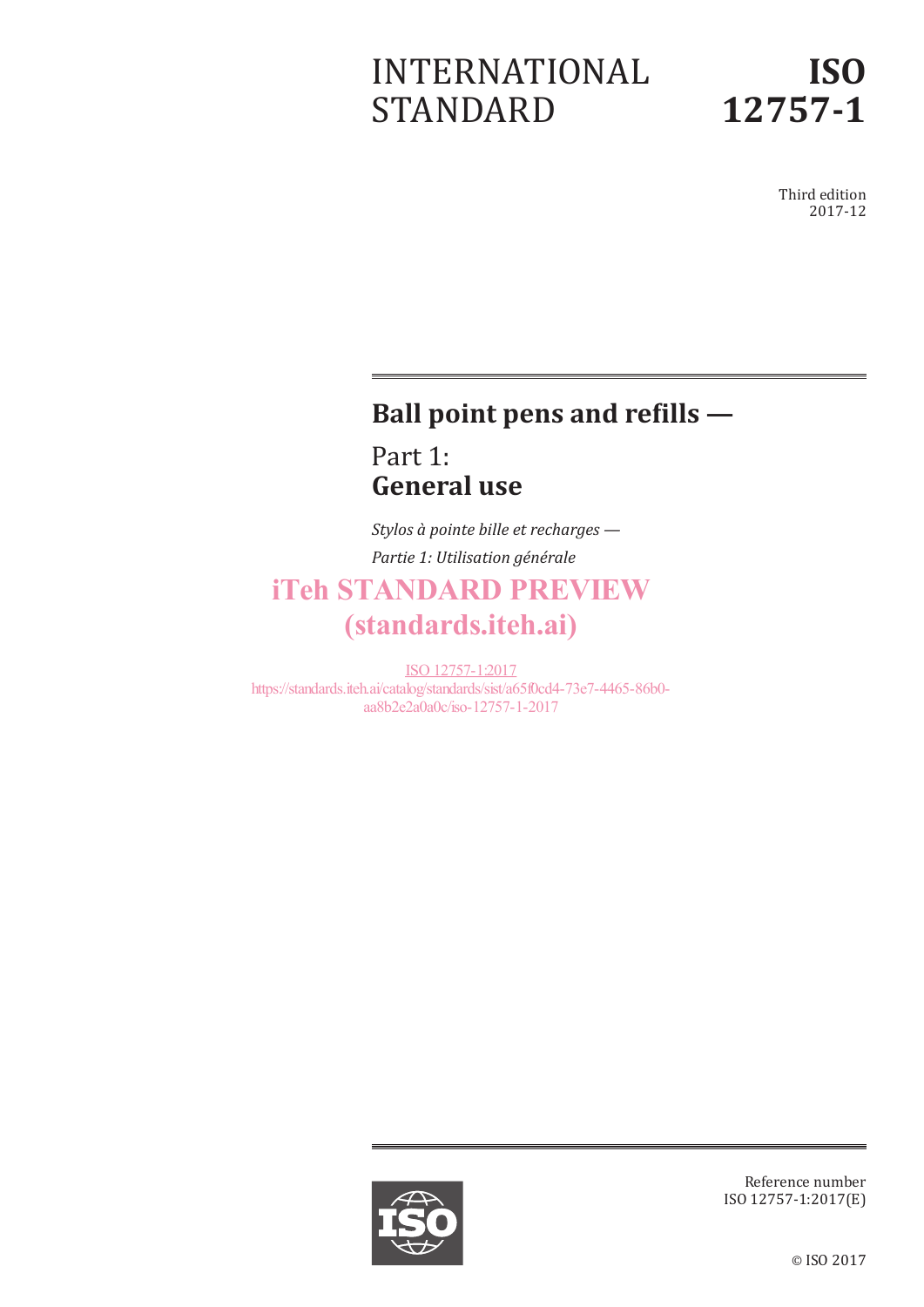## iTeh STANDARD PREVIEW (standards.iteh.ai)

ISO 12757-1:2017 https://standards.iteh.ai/catalog/standards/sist/a65f0cd4-73e7-4465-86b0 aa8b2e2a0a0c/iso-12757-1-2017



#### © ISO 2017, Published in Switzerland

All rights reserved. Unless otherwise specified, no part of this publication may be reproduced or utilized otherwise in any form or by any means, electronic or mechanical, including photocopying, or posting on the internet or an intranet, without prior written permission. Permission can be requested from either ISO at the address below or ISO's member body in the country of the requester.

ISO copyright office Ch. de Blandonnet 8 • CP 401 CH-1214 Vernier, Geneva, Switzerland Tel. +41 22 749 01 11 Fax +41 22 749 09 47 copyright@iso.org www.iso.org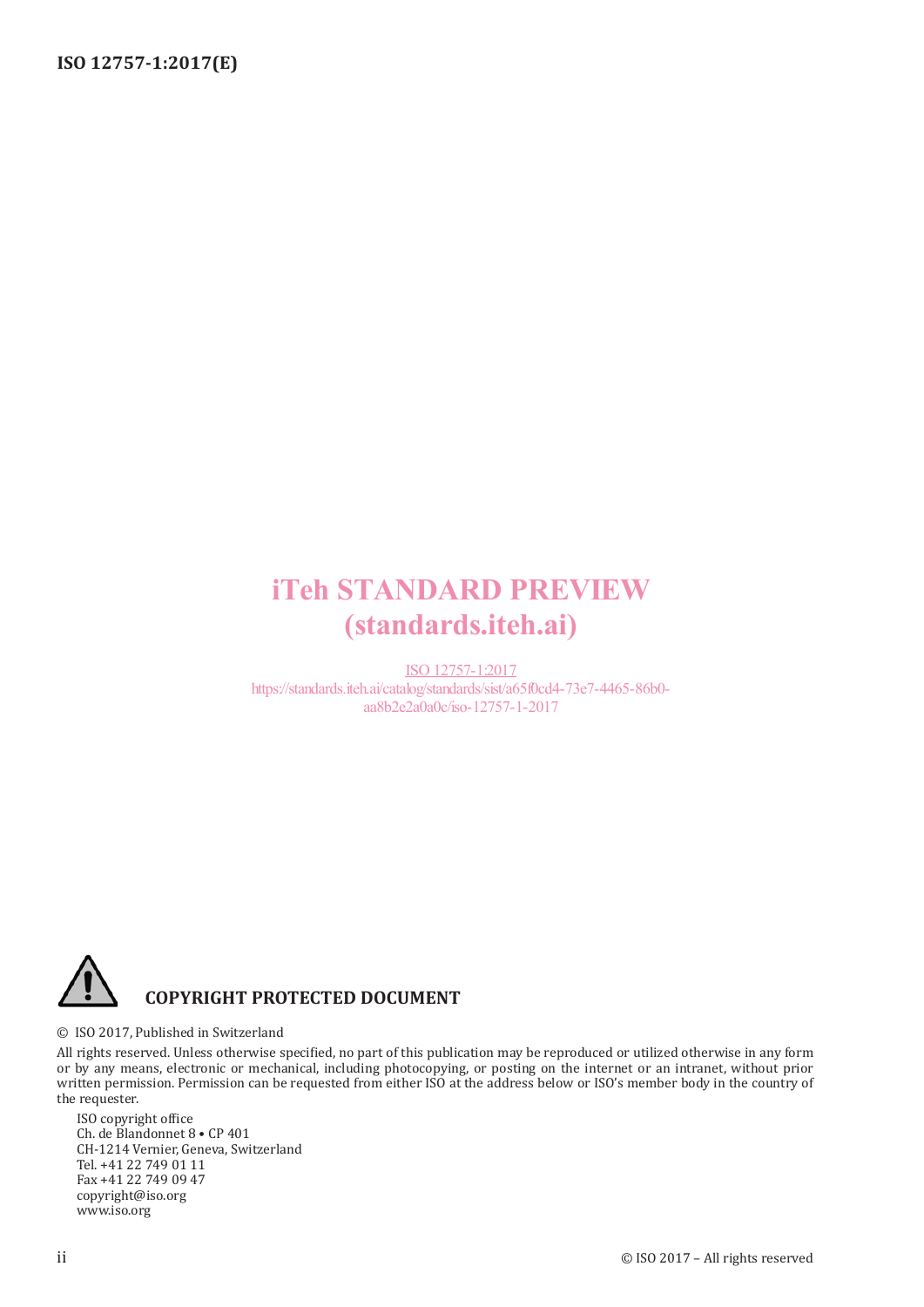|   | <b>Contents</b>                 |                                                                                                                    | Page |  |  |  |  |
|---|---------------------------------|--------------------------------------------------------------------------------------------------------------------|------|--|--|--|--|
|   |                                 |                                                                                                                    |      |  |  |  |  |
|   |                                 |                                                                                                                    |      |  |  |  |  |
| 1 |                                 |                                                                                                                    |      |  |  |  |  |
| 2 |                                 |                                                                                                                    |      |  |  |  |  |
| 3 |                                 |                                                                                                                    |      |  |  |  |  |
| 4 | Requirements <b>2</b>           |                                                                                                                    |      |  |  |  |  |
|   | 4.1<br>4.2<br>4.3               | 4.3.1<br>4.3.2<br>4.3.3<br>4.3.4<br>4.3.5<br>4.3.6<br>4.3.7                                                        |      |  |  |  |  |
| 5 | 5.1<br>5.2<br>5.3<br>5.4<br>5.5 | Performance testing papers DARD PREVIEW 14 5<br>Reproducibility apparatus dards.itch.ai)<br>Light test apparatus 5 |      |  |  |  |  |
| 6 | 6.1<br>6.2                      | Climatic conditions $f_{QR}$ testing $_{QQ}$ /s $_{QQ}$ /s $_{QQ}$ /s $_{QQ}$ + 2.7.5.7.4.4.2.0.41.7.              |      |  |  |  |  |
|   | 6.3                             | 6.3.1<br>6.3.2<br>6.3.3                                                                                            |      |  |  |  |  |
|   |                                 | 6.3.4<br>6.3.5<br>6.3.6<br>6.3.7                                                                                   |      |  |  |  |  |
| 7 | 7.1<br>7.2                      |                                                                                                                    |      |  |  |  |  |
| 8 |                                 |                                                                                                                    |      |  |  |  |  |
|   |                                 |                                                                                                                    |      |  |  |  |  |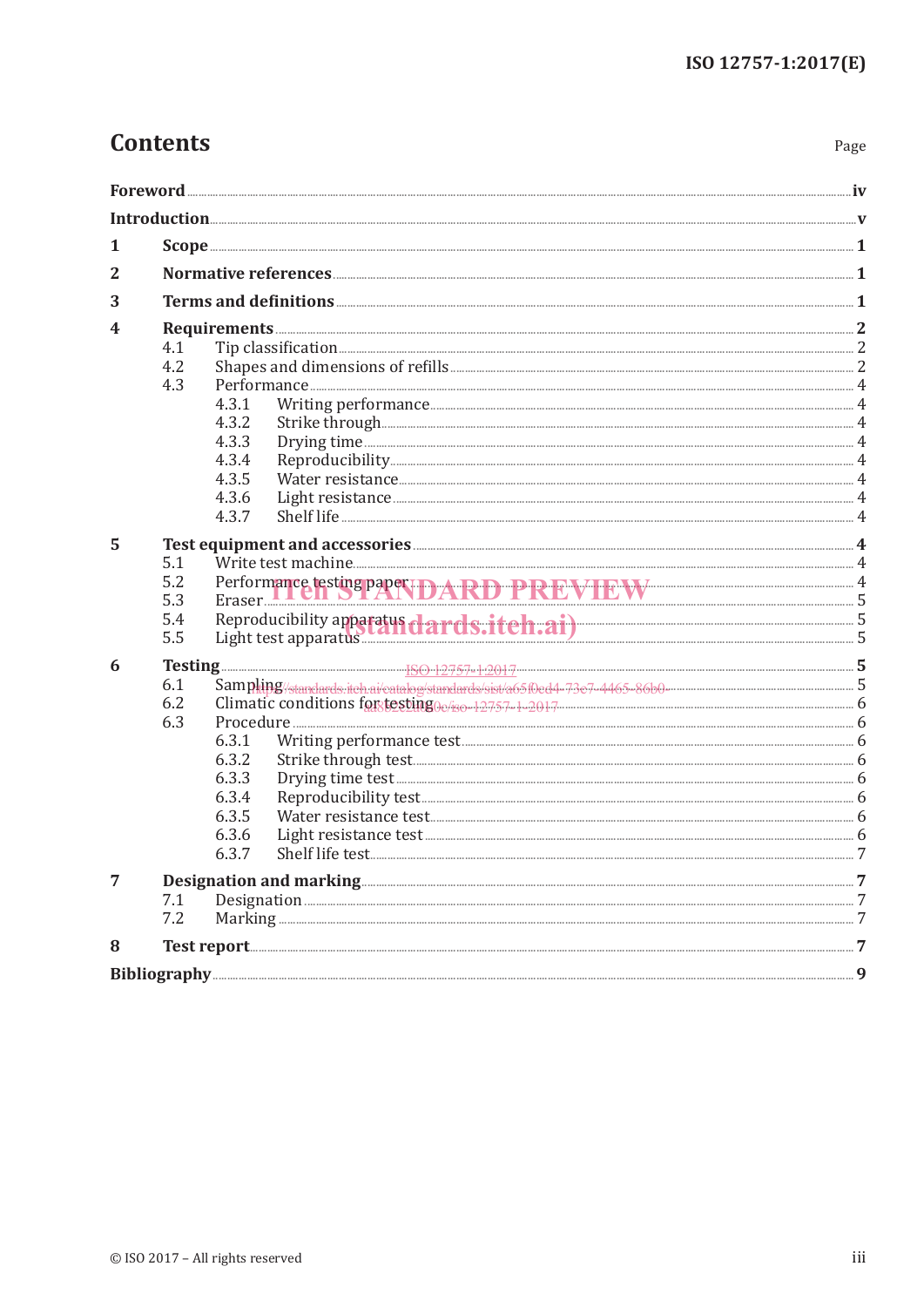### **Foreword**

ISO (the International Organization for Standardization) is a worldwide federation of national standards bodies (ISO member bodies). The work of preparing International Standards is normally carried out through ISO technical committees. Each member body interested in a subject for which a technical committee has been established has the right to be represented on that committee. International organizations, governmental and non-governmental, in liaison with ISO, also take part in the work. ISO collaborates closely with the International Electrotechnical Commission (IEC) on all matters of electrotechnical standardization.

The procedures used to develop this document and those intended for its further maintenance are described in the ISO/IEC Directives, Part 1. In particular the different approval criteria needed for the different types of ISO documents should be noted. This document was drafted in accordance with the editorial rules of the ISO/IEC Directives, Part 2 (see www.iso.org/directives).

Attention is drawn to the possibility that some of the elements of this document may be the subject of patent rights. ISO shall not be held responsible for identifying any or all such patent rights. Details of any patent rights identified during the development of the document will be in the Introduction and/or on the ISO list of patent declarations received (see www.iso.org/patents).

Any trade name used in this document is information given for the convenience of users and does not constitute an endorsement.

For an explanation on the voluntary nature of standards, the meaning of ISO specific terms and expressions related to conformity assessment, as well as information about ISO's adherence to the<br>World Trade Organization (WTO) principles in the Technical Barriers to Trade (TBT) see the following World Trade Organization (WTO) principles in the Technical Barriers to Trade (TBT) see the following URL: <u>www.iso.org/iso/foreword.html</u>. (standards.iteh.ai)

This document was prepared by Technical Committee ISO/TC 10, *Technical product documentation*. ISO 12757-1:2017

This third edition cancels and replaces the second edition (180512757-1:2016), 8fWhich it constitutes a minor revision, with changes in <u>Clause 2, 420b5:2</u>2and/<u>5:3</u>12757-1-2017

A list of all parts in the ISO 12757 series can be found on the ISO website.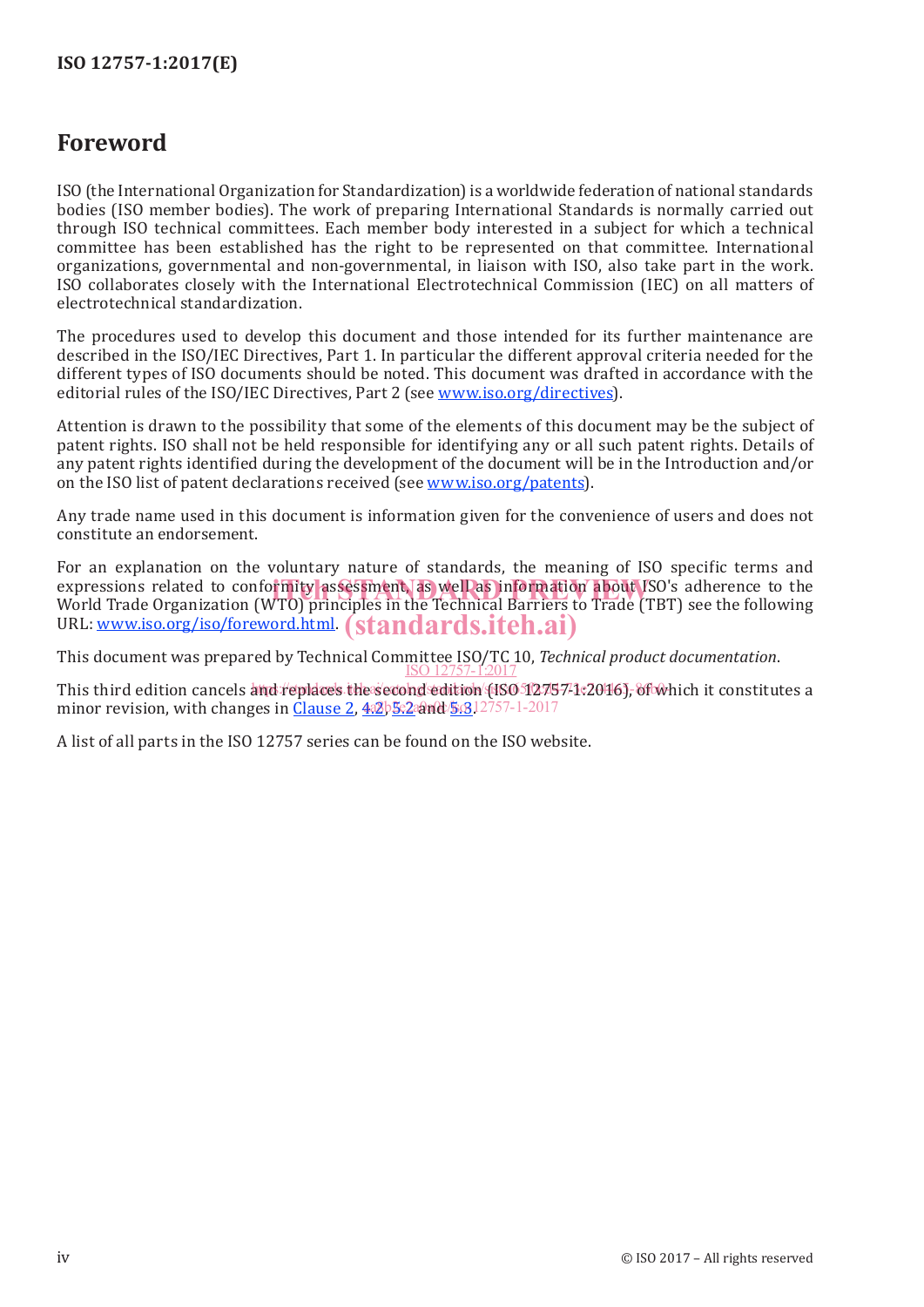### **Introduction**

This document is applicable to ball point pens for general use. ISO 12757-2 is applicable to ball point pens for documentary use.

For documentary use, some requirements, in addition to those for general use, are necessary

- a) to ensure the legibility of lettering, and
- b) for the handling and storage of documents during long periods of time (these requirements are often discussed with the archivist).

An example of documentary use is the preparation of documents that are required as evidence.

Furthermore, pens which meet the requirements for documentary use produce lines which are more resistant to modification (e.g. attempts to falsify a document) than those for general use.

# iTeh STANDARD PREVIEW (standards.iteh.ai)

ISO 12757-1:2017 https://standards.iteh.ai/catalog/standards/sist/a65f0cd4-73e7-4465-86b0 aa8b2e2a0a0c/iso-12757-1-2017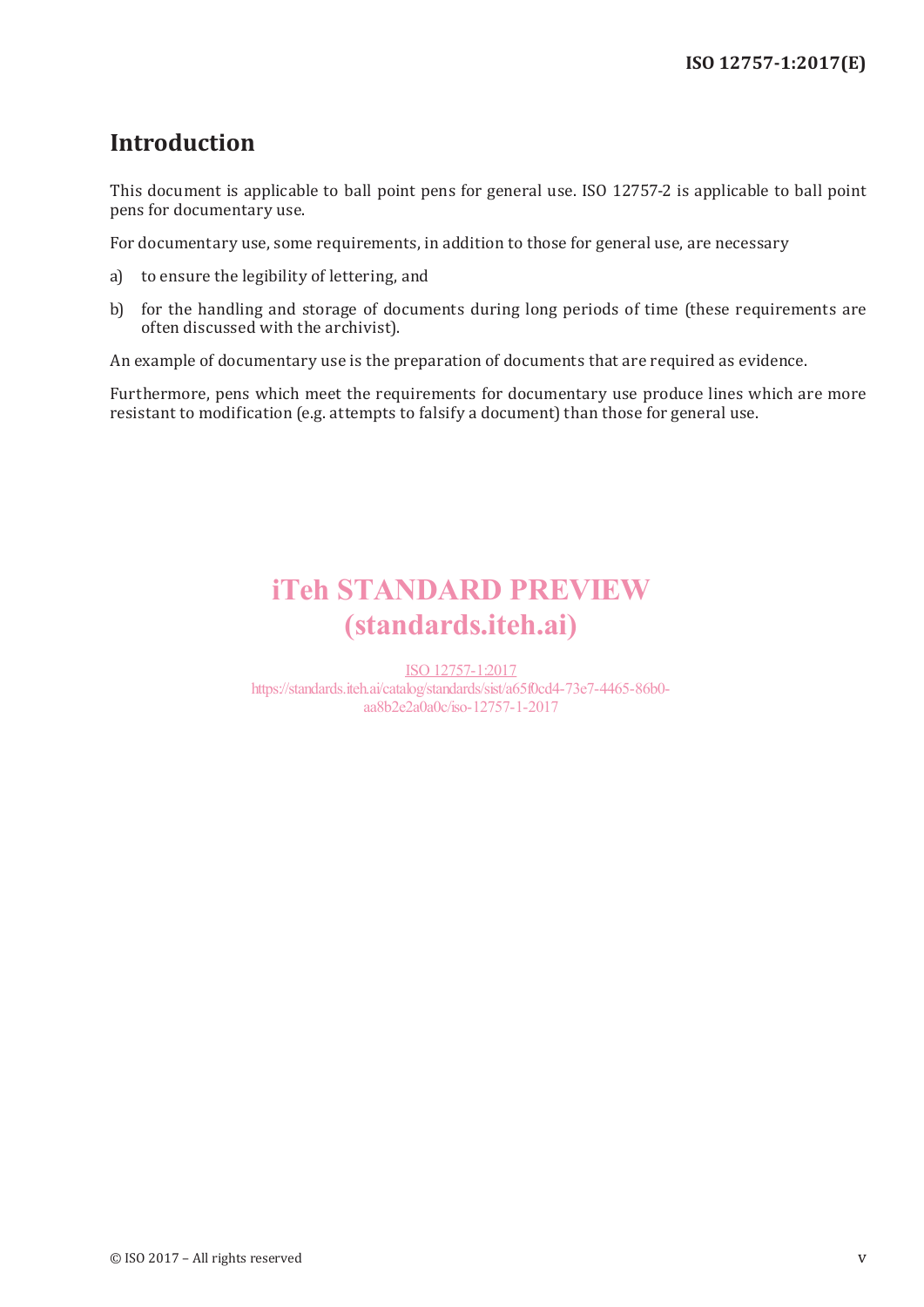# iTeh STANDARD PREVIEW (standards.iteh.ai)

ISO 12757-1:2017 https://standards.iteh.ai/catalog/standards/sist/a65f0cd4-73e7-4465-86b0 aa8b2e2a0a0c/iso-12757-1-2017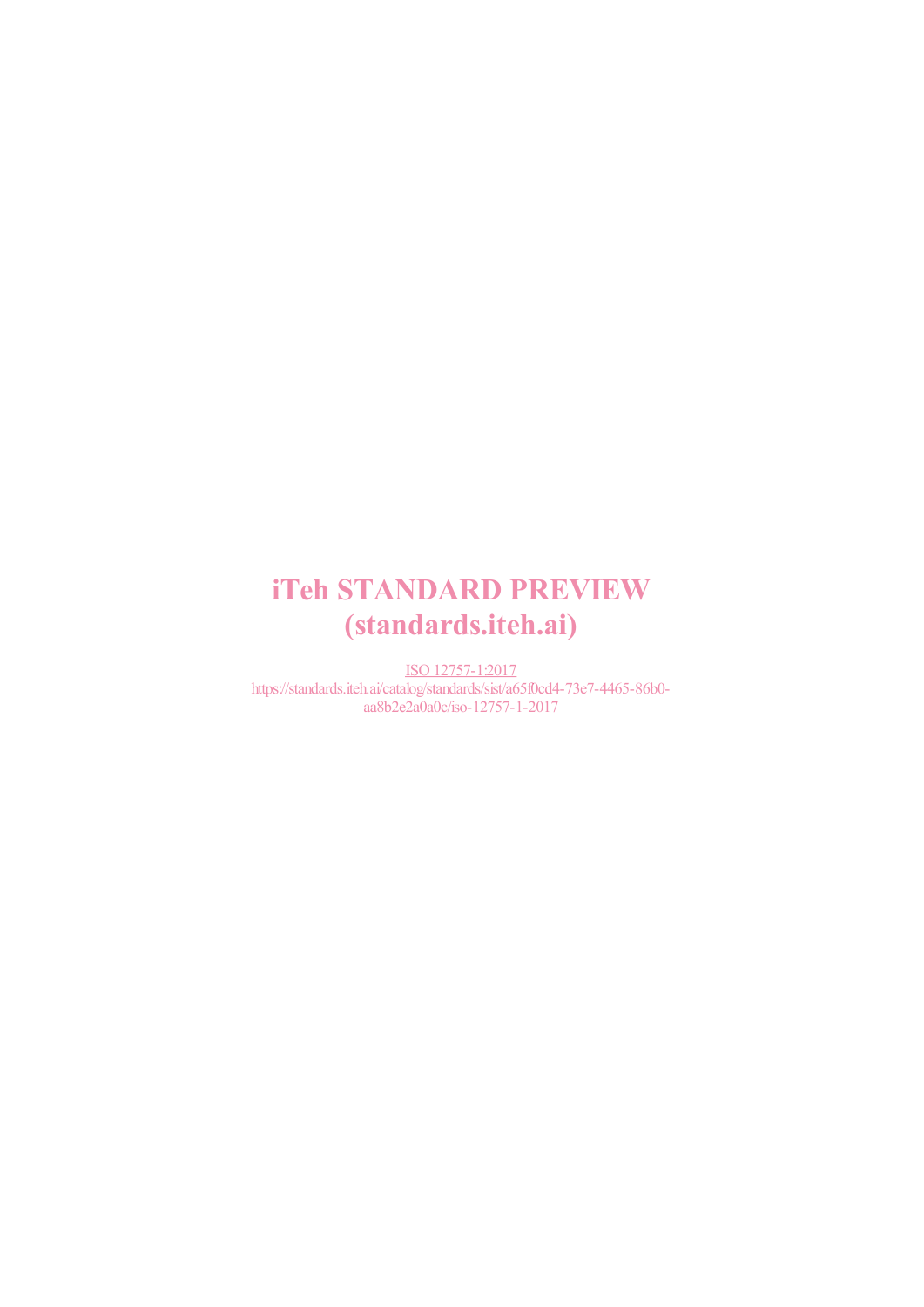### **Ball point pens and refills —**

### Part 1: **General use**

### **1 Scope**

This document establishes minimum quality requirements for ball point pens (refillable or nonrefillable) and refills for general use.

Additional requirements for ball point pens for documentary use are given in ISO 12757-2.

### **2 Normative references**

The following documents are referred to in the text in such a way that some or all of their content constitutes requirements of this document. For dated references, only the edition cited applies. For undated references, the latest edition of the referenced document (including any amendments) applies.

ISO 105-A02, *Textiles* — Tests for colour fastness **R** Part A02; Grey scale for assessing change in colour

ISO 105-B02, *Textiles — Tests for colour fastness — Part B02: Colour fastness to artificial light: Xenon arc* (standards.iteh.ai) *fading lamp test*

ISO 534, *Paper and board — Determination of thickness, density and specific volume* ISO 12757-1:2017

ISO 535, *Paper and board — Determination of water absorptiveness — Cobb method* https://standards.iteh.ai/catalog/standards/sist/a65f0cd4-73e7-4465-86b0-

aa8b2e2a0a0c/iso-12757-1-2017

ISO 536, *Paper and board — Determination of grammage*

ISO 868, *Plastics and ebonite — Determination of indentation hardness by means of a durometer (Shore hardness)*

ISO 2144, *Paper, board and pulps — Determination of residue (ash) on ignition at 900 degrees C*

ISO 5627, *Paper and board — Determination of smoothness (Bekk method)*

ISO 8791-4, *Paper and board — Determination of roughness/smoothness (air leak methods) — Part 4: Print-surf method*

ISO 12756, *Drawing and writing instruments — Ball point pens and roller ball pens — Vocabulary*

### **3 Terms and definitions**

For the purposes of this document, the terms and definitions given in ISO 12756 apply.

ISO and IEC maintain terminological databases for use in standardization at the following addresses:

- ISO Online browsing platform: available at https://www.iso.org/obp
- IEC Electropedia: available at http://www.electropedia.org/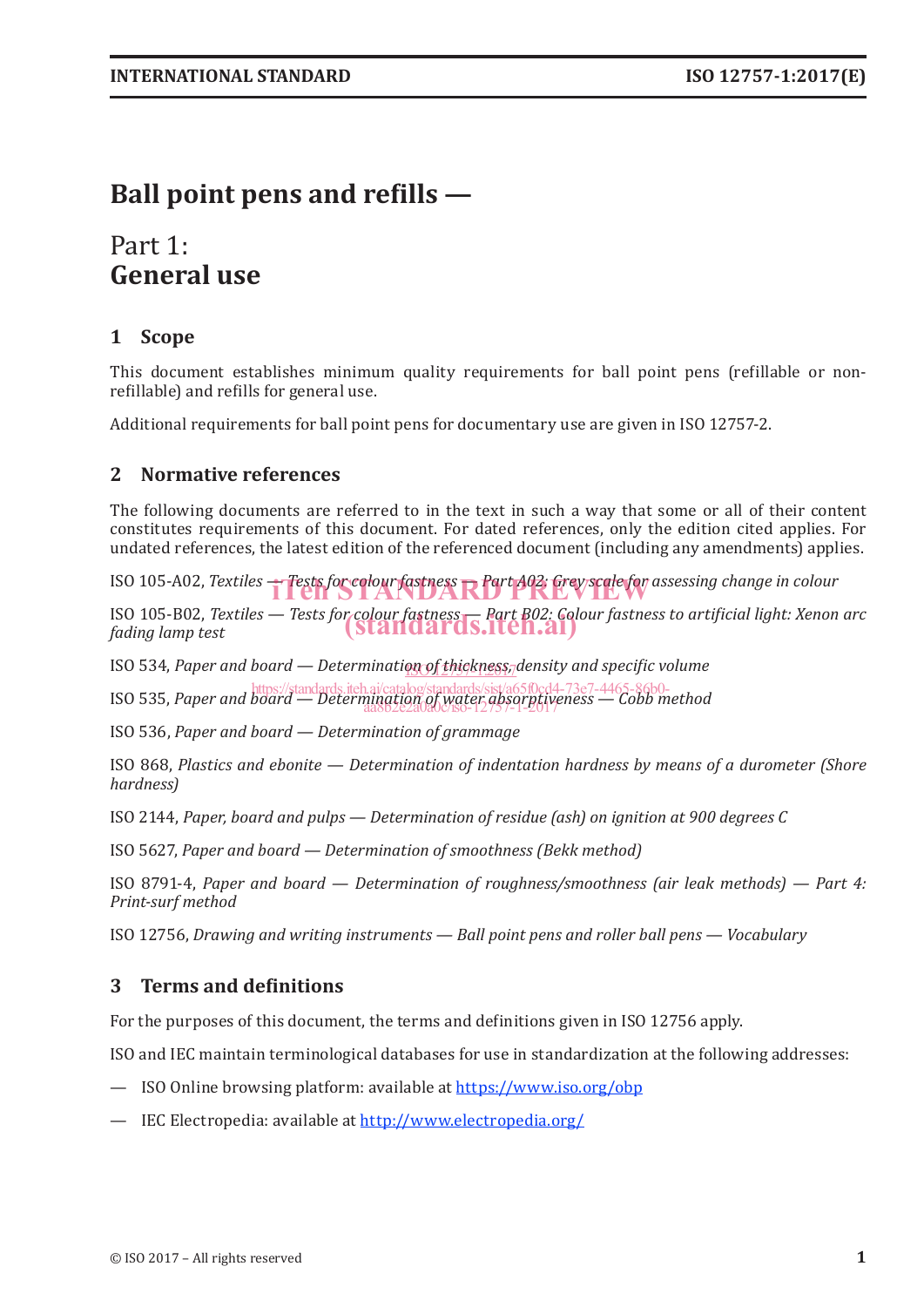### **4 Requirements**

#### **4.1 Tip classification**

Tips shall be classified according to ball diameter (see Table 1).

#### **Table 1 — Tip classification**

Dimensions in millimetres

| <b>Tip classification</b><br>(line width) | Tip code | <b>Ball diameter</b>          |  |  |
|-------------------------------------------|----------|-------------------------------|--|--|
| Extra fine                                | EF       | $\varnothing$ < 0,65          |  |  |
| Fine                                      | F        | $0.65 \le \emptyset \le 0.85$ |  |  |
| Medium                                    | M        | $0.85 \le \emptyset \le 1.05$ |  |  |
| <b>Broad</b>                              | R        | $1.05 \leq \emptyset$         |  |  |

#### **4.2 Shapes and dimensions of refills**

Refills shall be classified into types A, B, D, E, F, G and H. The shapes and dimensions of types A to G are given in Figures 1 to  $4$  and Tables 2 and 3. Refills with shapes and dimensions other than those specified in Tables 2 and 3 and Figures 1 to 4 are designated type H.



**Figure 1 — Refill types A1, A2 and B**



**Figure 2 — Refill types D, E and F**